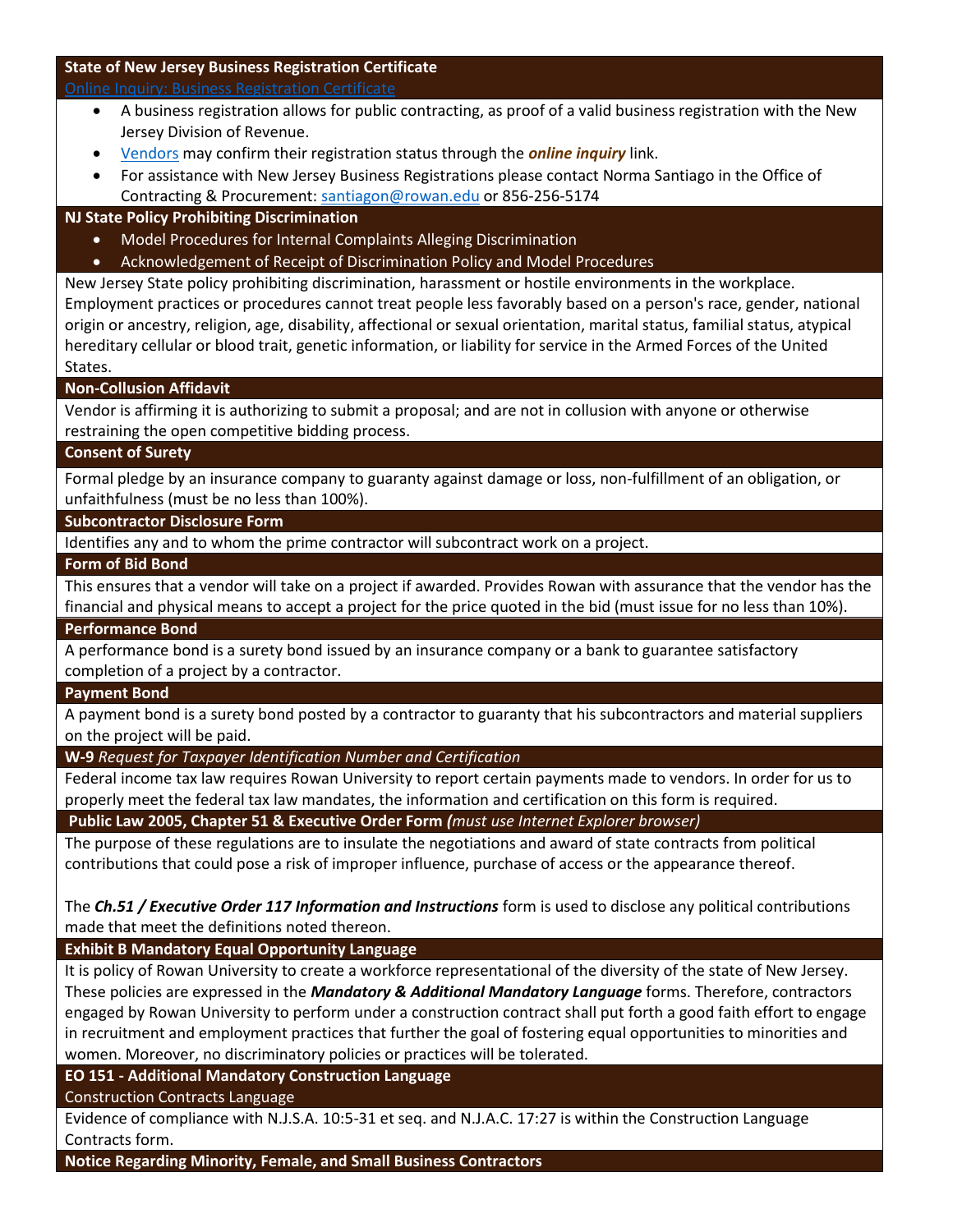The *Notice Regarding Minority, Female, and Small Business Contractors* requires all Bidders on its projects to use their best efforts to achieve minority, female and small business subcontractor participation in its construction projects.

**[Affidavit of Outreach & Subcontractor Outreach Contact Sheet](http://www.rowan.edu/adminfinance/controller/purchasing/forms/documents/AffidavitofOutreach-SubcontractorOutreachContactSheet.pdf)**

The *Affidavit of Outreach & Subcontractor Data Sheet* confirms that the Bidder made a good faith effort to engage minority business, female business, and small business for its subcontractors.

## **[Exhibit A Mandatory Equal Opportunity Language](http://www.rowan.edu/adminfinance/controller/purchasing/forms/documents/ExhibitAMandatoryEEOforGPSandGS-web.pdf)**

It is policy of Rowan University to create a workforce representational of the diversity of the state of New Jersey. These policies are expressed in the *Mandatory Equal Opportunity Language* form. Therefore, contractors engaged by Rowan University to perform under a construction contract shall put forth a good faith effort to engage in recruitment and employment practices that further the goal of fostering equal opportunities to minorities and women. Moreover, no discriminatory policies or practices will be tolerated.

#### **[EEO/AA Evidence Disclosure](http://www.rowan.edu/adminfinance/controller/purchasing/forms/documents/EEOAAEvidenceforGPSGSProjects.pdf)**

The *EE/AA Evidence Disclosure* is to produce evidence of compliance with N.J.S.A 10:5-31 et seq. & N.J.A.C. 17:27 R**[owan Terms & Conditions](http://www.rowan.edu/adminfinance/controller/purchasing/forms/documents/RowanTermsandConditions.pdf)** (following page)

Includes Six Sections:

- State law requiring mandatory compliance by all vendors;
- Liabilities;
- Terms governing all proposals to Rowan University's Procurement Department;
- Terms relating to price quotation;
- Cash discounts;
- Hazardous materials.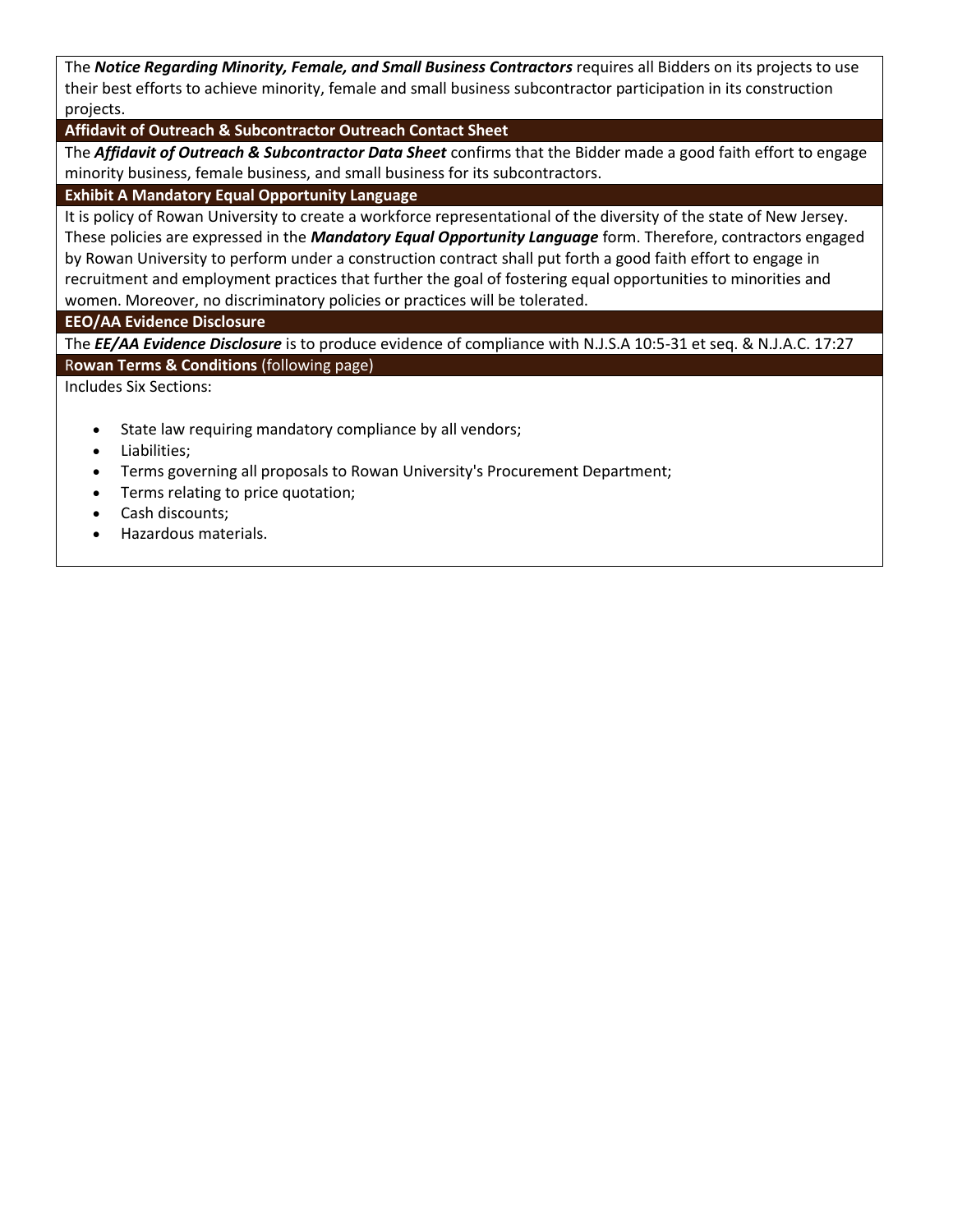## **ROWAN UNIVERSITY TERMS AND CONDITIONS**

The following terms and conditions apply to all contracts or purchase agreements made with Rowan University unless specifically deleted on the University's proposal form. Vendors submitting offers to the University must cross out any paragraphs with terms they do not agree to meet. Any cross-out or change in the University's terms and conditions will be a determining factor in the award of a contract or purchase agreement. Bidders are notified by this statement that all terms and conditions will become a part of any contract(s) or orders(s) awarded, as a result of the request for proposal, whether stated in part, in summary or by reference. In the event of a conflict between the vendor's and the University's terms and conditions, the University's terms and conditions shall prevail.

## **1. STATE LAW REQUIRING MANDATORY COMPLIANCE BY ALL VENDORS**

**1.1 CORPORATE AUTHORITY It** is required that all corporations be authorized to do business in the State of New Jersey. Corporations incorporated out of the State must file a Certificate of Authority with the Secretary of State, Department of State, State House, Trenton, New Jersey. Refer to N.J.S.A. Title 14A, Chapter 13.3

**1.2 ANTI-DISCRIMINATION All** parties to any contract with Rowan University agree not to discriminate in employment and agree to abide by all anti-discrimination laws including those contained with N.J.S.A. 10:2.1 through 10:2-4, N.J.S.A. 10:5-31 through 10:5.38, and all rules and regulations issued including any amendments to these laws.

**1.3 PREVAILING WAGE ACT The** New Jersey Prevailing Wage Act P.L. 1963, Chapter 150 is hereby made a part of every contract entered into on behalf of Rowan University, except those contracts which are not within the contemplation of the Act. **The Bidder's signature on this proposal is his guarantee that neither he nor any subcontractors he might employ to perform the work covered by this proposal are listed or are on record in the Office of the Commissioner of the Department of Labor and Industry as one who has failed to pay prevailing wages in accordance with the provisions of this Act.** 

**1.4 THE WORKER AND COMMUNITY RIGHT TO KNOW ACT** (P.L. 1983, c.315; N.J.S.A. 34:a-1 et seq.) required employers to label all containers of hazardous substances by March 29, 1985. By August 29, 1986, employers must have labeled all containers on their premises. Proper compliance shall be deemed a term and condition of any University purchasing contract.

**1.5 OWNERSHIP DISCLOSURE** Contracts for any work, goods or services cannot be issued to any firm unless prior to or at the time of bid submission the firm has disclosed the names and addresses of all its owners holding 10 percent or more of the firm's stock or interest. Refer to N.J.P.L. 1977, Chapter 33.

**1.6 COMPLIANCE-STATE LAWS It is agreed and understood that any contracts and/or orders placed as a result of this proposal shall be governed and construed and rights and obligations of the parties hereto shall be determined in accordance with the laws of the STATE OF NEW JERSEY.**

**1.7 COMPLIANCE LAWS The** vendor must comply with all local, state and federal rules and regulations applicable to this contract and to the work to be done hereunder.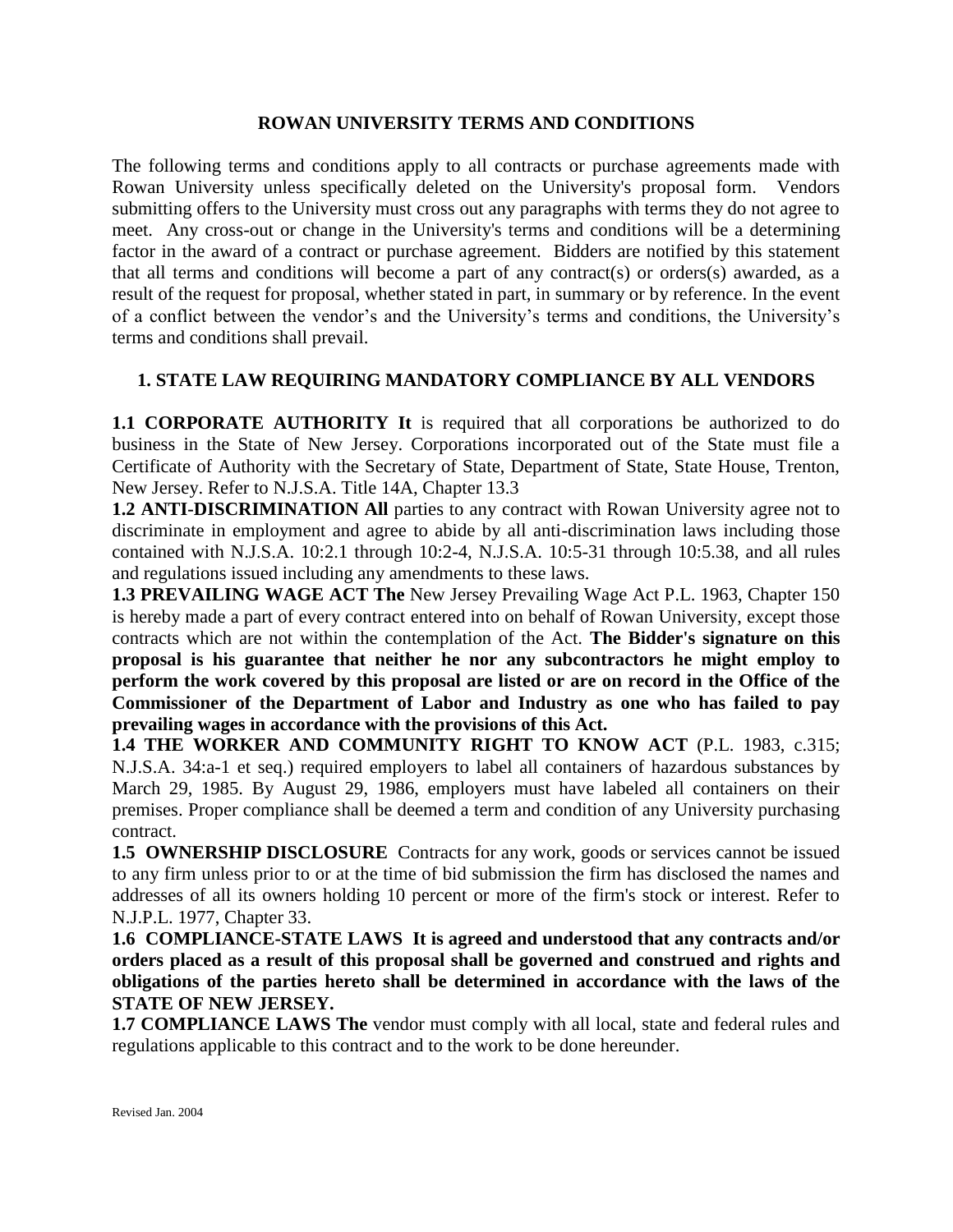## **2. LIABILITIES**

**2.1 LIABILITY COPYRIGHT** The Contractor shall hold and save Rowan University and its officers, agents, students, servants and employees, harmless from liability of any nature or kind for or on account of the use of any copyrighted or non copyrighted composition, secret process, patented or unpatented invention, article or appliance furnished or used in the performance of his contract.

**2.2 INDEMNIFICATION** The contractor shall assume all risk of and responsibility for, and agrees to indemnify, defend, and save harmless Rowan University, its officers, agents, students, servants, and employees from and against any and all claims, demands, suits, actions, recoveries, judgments and costs and expenses in connection therewith on account of the loss of life, property, injury or damage to the person, body or property of any person or persons whatsoever, which shall arise from or result directly or indirectly from the work and/or materials supplied under this contract. This indemnification obligation is not limited by, but is in addition to, the insurance obligations contained in this agreement.

**2.3 INSURANCE The** successful bidder shall secure and maintain in force for the term of the contract liability insurance as provided herein. The successful bidder shall provide Rowan University with current certificates of insurance for all coverage and renewals thereof which must contain the provision that the insurance provided in the certificate shall not be cancelled for any reason except after thirty days written notice to the Purchasing Department of Rowan University.

The insurance to be provided by the successful bidder shall be as follows:

1. Current State of New Jersey standard comprehensive General Liability policy, not to be circumscribed by any endorsements limiting the breadth of coverage. The policy shall include an endorsement (broad form) for contractual liability and products liability (completed operations). Limits of liability shall not be less than \$1,000,000 per occurrence for bodily injury and \$1,000,000 per occurrence for property damage liability.

2. Comprehensive General Automobile Liability policy covering owned, non-owned, and hired vehicles with minimum limits of \$1,000,000 combined single limits.

3. Worker's Compensation Insurance applicable to laws of the State of New Jersey and Employers' Liability Insurance with a limit of not less than \$1,000,000.

**Upon request, the successful contractor will provide certificates of such insurance to the Purchasing Department of Rowan University, prior to the start of the contract and periodically during the course of a multi-year contract.**

# **3. TERMS GOVERNING ALL PROPOSALS TO ROWAN UNIVERSITY PURCHASING DEPARTMENT**

**(Unless Otherwise Specified in Bid Specifications)**

**3.1 CONTRACT AMOUNT The** estimated amount of the contract(s), as stated in Rowan University's Advertised Bid Proposal Form, shall not be construed as either the maximum or the minimum amount which the University shall be obligated to order as the result of this proposal or any contract entered into as a result of this proposal.

Revised Jan. 2004 **3.2 CONTRACT PERIOD AND EXTENSION OPTION If**, in the opinion of the University's Purchasing Director, it is in the best interest of the University to extend any contracts entered into as a result of this proposal for a period of all or any part of a year, the contractor will be so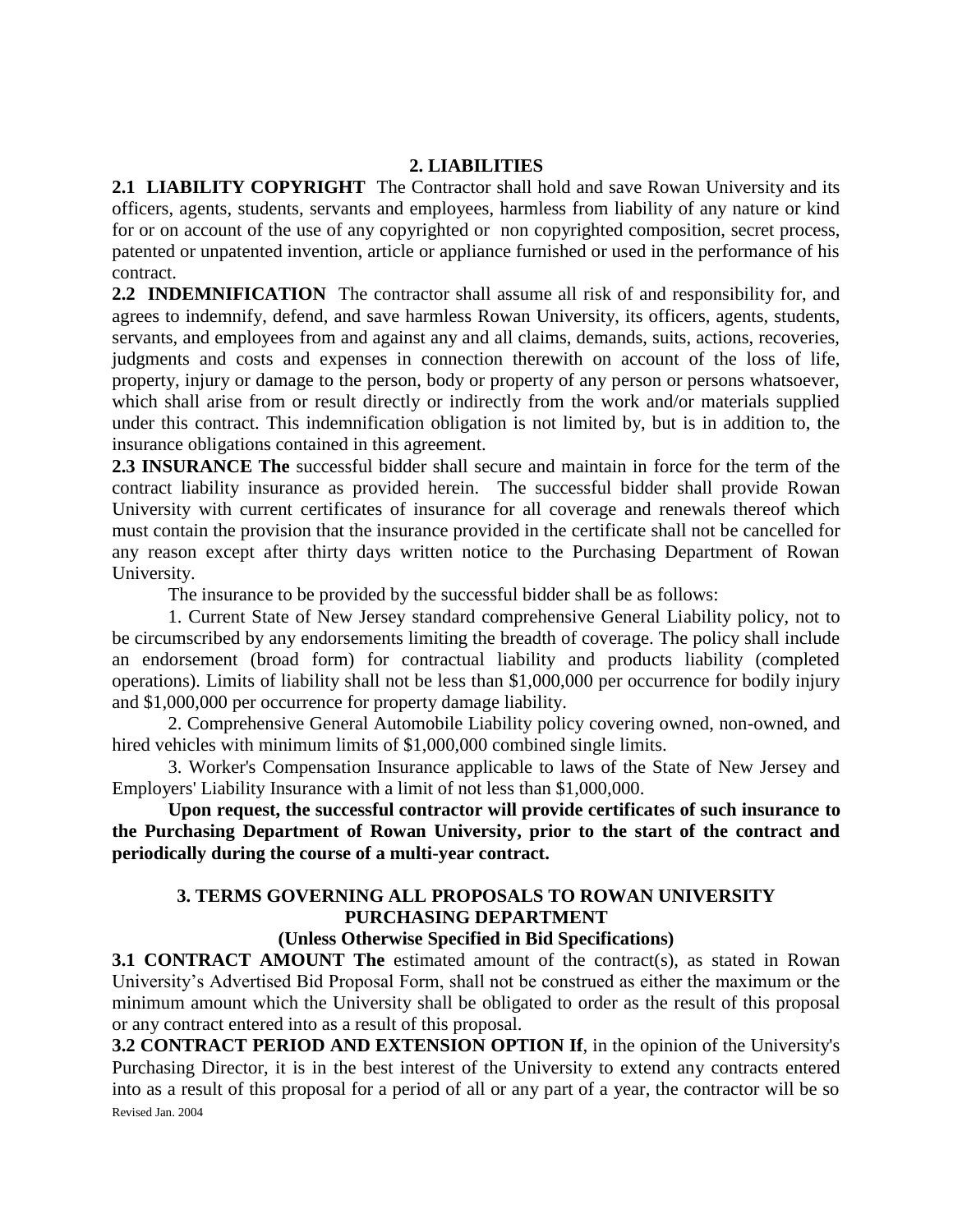notified of the University's Purchasing Director intent at **least 30 days prior to the expiration date of the existing contract**. If the extension is acceptable to the contractor, at the original prices and on the original terms, notice will be given the contractor by the University's Purchasing Director in writing. In such cases a net Performance Bond must be submitted by the contractor on a pro rata basis of the original Performance Bond to cover the period of the extension, at the sole discretion of the University.

**3.3 UNIVERSITY RIGHT TO REJECT ALL BIDS The** University reserves the right to reject any or all bids, or to award in whole or in part if deemed to be in the best interest of the University. In the case of tie bids orders shall be awarded to the vendor or vendors best meeting all specifications and conditions.

**3.4 VENDOR RIGHT TO PROTEST-INTENT TO AWARD Except** in cases of emergency, bidders have the right to protest the University's proposed award of the contract as announced in the notice of intent to award. Unless otherwise stated, a bidder's protest must be received no later than 48 hours after the date on the notice of intent to award. In cases of emergency, the University may eliminate the right to protest. Bidder's protest must be in writing and delivered to the University's Purchasing Director. The protests must include the specific grounds for challenging the award. Within one week of receipt of the written protest, the University's Purchasing Director shall give written notification of the University's acceptance or rejection of the protest. In cases of rejection, the Bidder has the right to request a hearing. Such request must be made within 48 hours of the date of notice of rejection. If a hearing is requested, the University's Purchasing Director will schedule it and send written notice to the Bidder no later than one week prior to the date scheduled for the hearing. The University's approved hearing officer will preside at the hearing and may call any person he/she deems necessary to testify. Should the Bidder fail to attend, it shall be considered a retraction of his protest. The University's hearing officer shall render the University's decision within one week of the end of the hearing and give a written copy to the Bidder.

## **3.5 TERMINATION OF CONTRACT**

- a. Change of Circumstances Where circumstances and/or the needs of the University significantly change, or the contract is otherwise deemed no longer to be in the public interest, the University's Purchasing Director may terminate a contract entered into as a result of this bid, upon no less than 30 days notice to the vendor and an opportunity to respond.
	- b. For cause:
	- 1. Where a vendor fails to perform or comply with a contract, and fails to respond or comply with the written complaint of the University Purchasing Director, the University Purchasing Director may terminate the contract upon 10 days notice to the vendor with an opportunity to respond.
	- 2. Where a vendor continues to perform a contract poorly as demonstrated by formal complaints, late delivery, poor performance of service, shortshipping, etc. so that the University Purchasing Director is repeatedly required to issue written complaints, the University Purchasing Director may terminate the contract upon 10 days notice to the vendor with an opportunity to respond. In cases of emergency the University Purchasing Director may shorten the time periods of notification and may dispense with an opportunity to respond.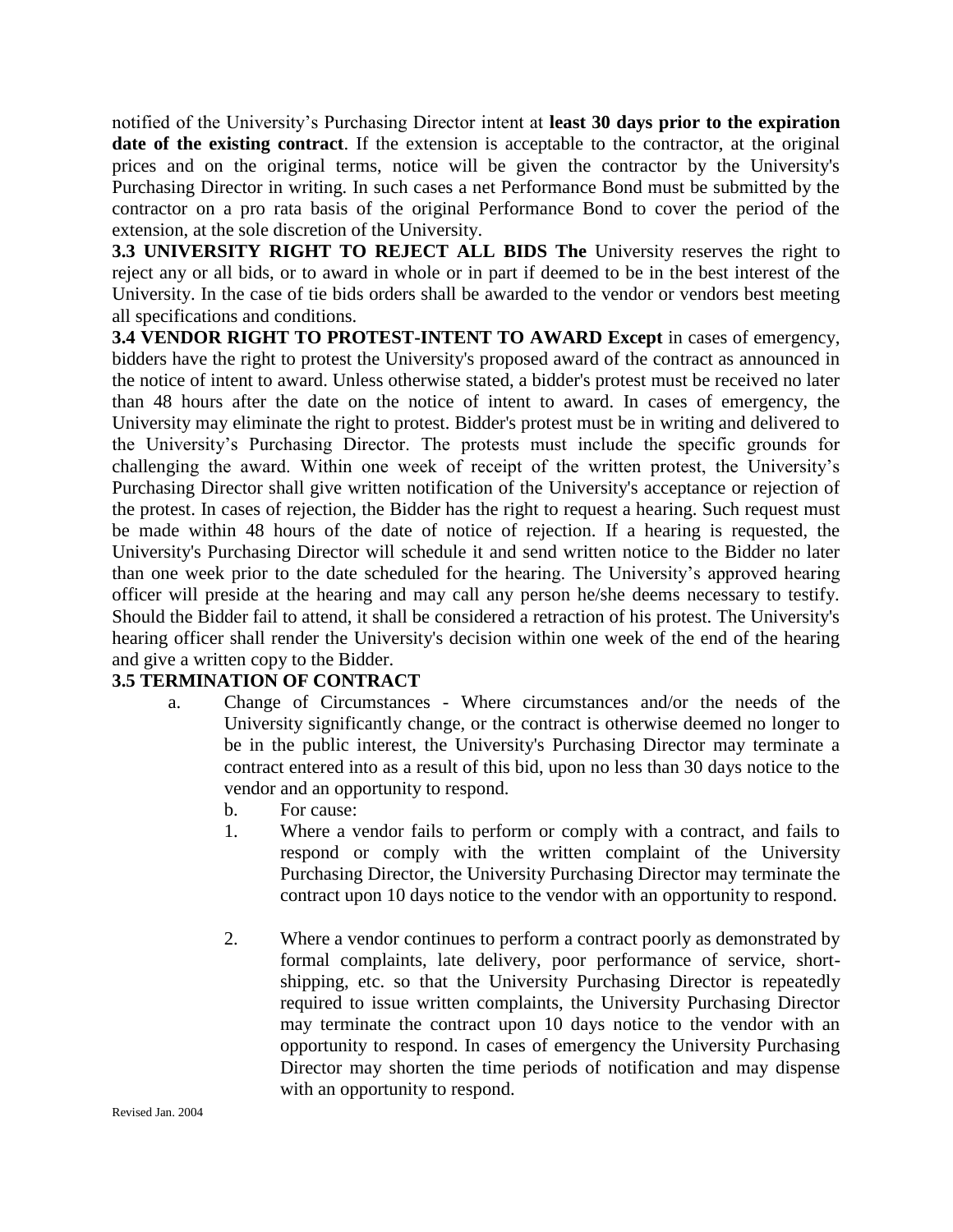**3.6 SUBCONTRACTING OR ASSIGNMENT The** contract may not be sub-contracted or assigned by the contractor, in whole or in part, without the prior written consent of the Rowan University Purchasing Director. Such consent, if granted, shall not relieve the contractor of any of his responsibilities under the contract.

In the event that bidder proposes to subcontract the services to be performed under the terms of the contract award, he shall state so in his bid and attach for approval a list of said subcontractors and an itemization of the services to be supplied by them.

Nothing contained in the specifications shall be construed as creating any contractual relationship between any subcontractor and the University.

**3.7 PERFORMANCE GUARANTEE OF BIDDER** The bidder hereby certifies that: The equipment offered is standard new equipment, and is the **manufacturer's latest model in production with parts regularly used for the type of equipment offered, that such parts are all in production and not likely to be discontinued; also, that no attachment or part has been substituted or applied contrary to manufacturer's recommendations and standard practice**.

All equipment supplied to the University and operated by electrical current is UL listed.

**All new machines are to be guaranteed for a period of one year from time of delivery and/or installation and prompt service rendered without charge, regardless of geographic location.**

Sufficient quantities of parts necessary for proper service to equipment will be maintained at distribution points and service headquarters.

Trained mechanics are regularly employed to make necessary repairs to equipment in the territory from which the service request might emanate within 48-hour period or within the time accepted as industry practice.

**The contractor shall immediately replace any material, which is rejected for failure to meet the requirements of the University**.

All services rendered to the University shall be performed in strict and full accordance with the specifications as agreed to in the contract. A service contract shall not be considered complete until final approval by the University is rendered. Payment to vendors for services rendered may not be made until final University approval is given.

**3.8 DELIVERY GUARANTEES Deliveries** shall be made at such time and in such quantities as ordered in strict accordance with conditions contained in the proposal.

The vendor shall be responsible for the delivery of material in first class condition to the University in accordance with good commercial practice.

## **Items delivered must be strictly in accordance with bid specifications**.

In the event delivery of goods or services is not made within the number of days stipulated under the schedule defined in the specifications, the University may at its option obtain the material or service from any available source, the difference in price, if any, to be paid by the contractor failing to meet his commitments.

Revised Jan. 2004 **3.9 BID ACCEPTANCES AND REJECTIONS** Bids shall be automatically rejected for any of the following causes: (1) No signature in the bid document;(2) Bids received after date and time specified on bid request form;(3) Bid fails to provide price information;(4) Failure to provide required security;(5) **Failure to attend a mandatory Bidder's conference or site inspection;(6) Failure to initial any alteration of essential information such as price;**(7) Essential information such as price and product description submitted only in pencil;(8)Failure to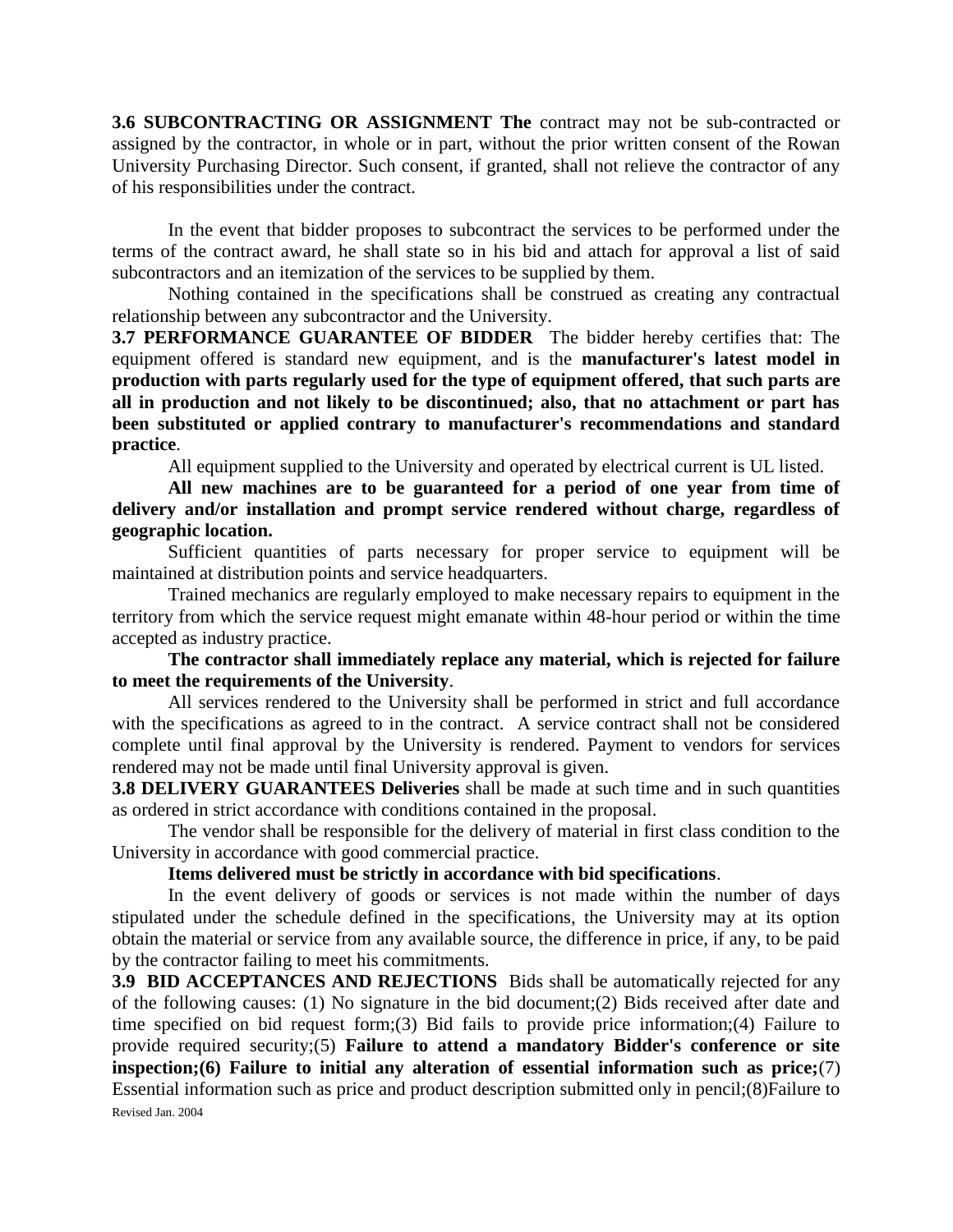comply with State of New Jersey Affirmative Action Guidelines promulgated pursuant to Chapter 127.P.L. 1975.

**3.10 UNIVERSITY'S RIGHT TO INSPECT BIDDER'S FACILITIES The** University reserves the right to inspect the bidder's establishment before making an award.

**3.11 MAINTENANCE OF RECORDS The** contractor shall maintain records for products and/or services delivered against the contract for a period of three (3) years from the date of final payment. Such records shall be made available to the University upon request.

## **4. TERMS RELATING TO PRICE QUOTATION**

**4.1 PRICE FLUCTUATIONS DURING CONTRACT All** prices quoted shall be firm and not subject to increase during the period of the contract unless agreed to in writing by the University.

In the event of a manufacturer's price decrease during the contract period, the University shall receive the full benefit of such price reduction on any undelivered purchase order and on any subsequent order placed during the contract period. The University must be notified in writing of any price reduction within five (5) days of the effective date.

**4.2 DELIVERY COSTS Unless noted otherwise in the specification, all prices for items in bid proposals are to be submitted F.O.B. Destination. Proposals submitted other than F.O.B. Destination may not be considered. Regardless of the method of quoting shipments, the vendors shall assume all liability and responsibility for the delivery of merchandise in good condition to the University unless otherwise specified**.

Unless otherwise specified, F.O.B. Destination does not cover "spotting" but does include delivery on the receiving platform of the University or the designated receiving points indicated on the Purchase Order. No additional charges will be allowed for any transportation costs resulting from partial shipments made at vendor's convenience when a single shipment is ordered. The weights and measures of the University shall govern.

**4.3 C.O.D. TERMS Unless otherwise stated in the Request for Proposal, C.O.D. Terms are not acceptable as part of a bid proposal and are cause for automatic rejection of a bid**.

**4.4 TAX CHARGES The** University is exempt from State sales or use taxes and Federal excise taxes. They must not be included in the vendor's price quotations.

**4.5 PAYMENT TO VENDORS Payments** for goods and/or services purchased by the University will be made only against the Contractor's Invoice. The contractor's Invoice in duplicate together with original Bill of Lading, express receipt and other related papers must be sent to the University on the date of each delivery.

## **5. CASH DISCOUNTS**

Cash discounts for periods of less than 10 days **will not be considered** as factors in the award of contracts for purposes of determining the University's compliance with any discount offered.

1. A discount period shall commence on the day the University receives a properly executed Contractor's Invoice for products and services that have been duly accepted by the University in accordance with the terms, conditions and specifications of the Contract/Purchase Order. If the invoice is received prior to delivery of the goods and services, the discount period begins with the acceptance of the goods or services.

2. The date on the check issued by the University in payment of that invoice shall be deemed the date of the University's payment of that invoice.

## **6. HAZARDOUS MATERIALS REFERENCES: 29 CFR 1910, SUBPART H AND PART .1200**

Revised Jan. 2004